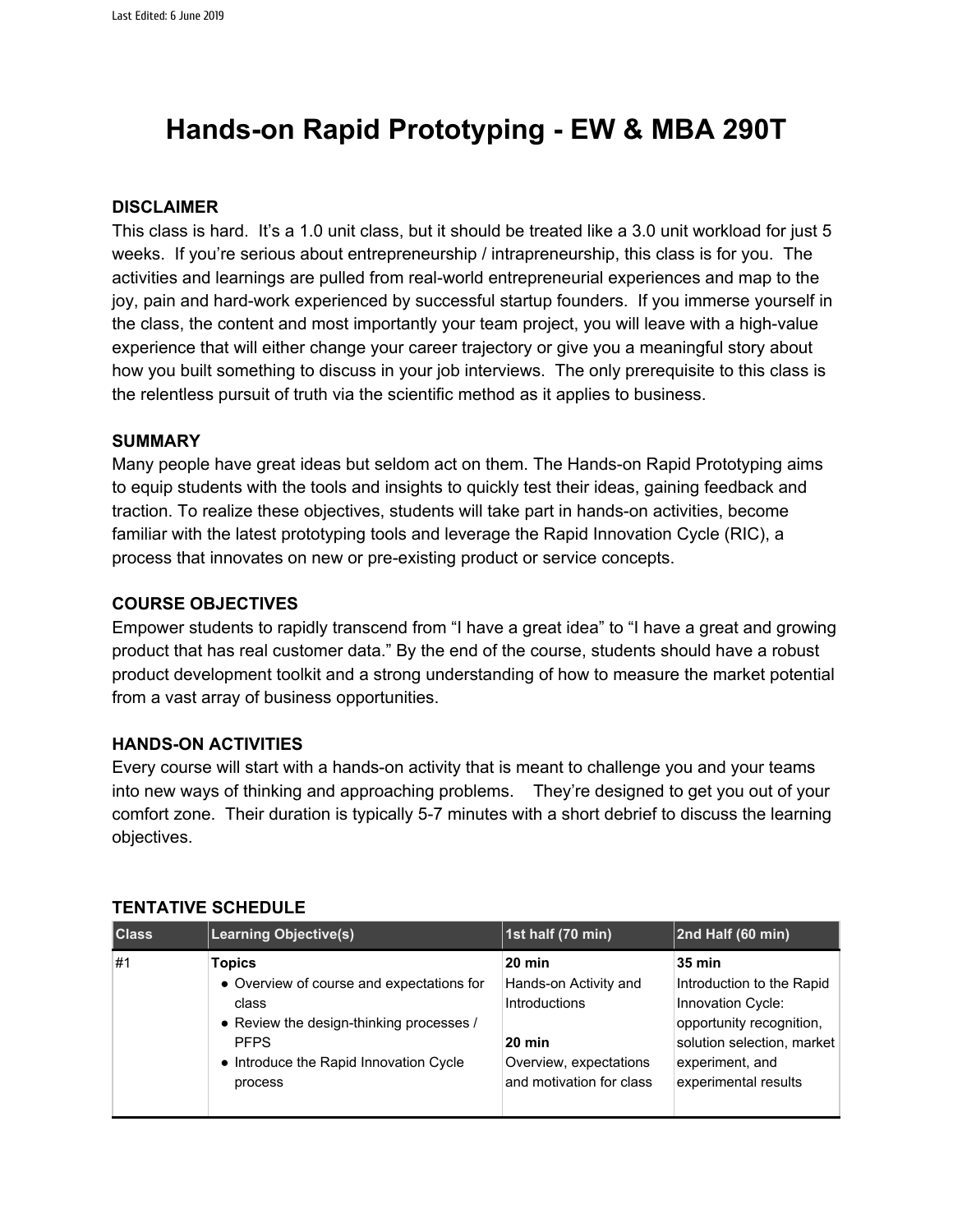|    | Assignment: due class #2<br><i>Individual</i><br>· 01: READING: "Rapid Innovation Cycle",<br>McCoy, et. al.<br>· 02: SURVEY: complete student survey:<br><b>Class Expectations</b><br>• 03: INSTALL: Cura & Repetier Host<br>• 04: CREATE: An account on<br>TinkerCAD.com<br>· 05: SUBMIT: Thingiverse model scaled<br>and exported to print in <15 min<br>Teams<br>$\bullet$ 06: Confirm teams<br>• 07: Project Check-in #1                    | 20 min<br>Review of the<br>design-thinking process<br>and iteration<br>$10$ min<br>Q&A                                                                                                                                                                                               | $10 \text{ min}$<br>Teams present<br>prototypes to class in 1<br>min presentations<br>$10 \text{ min}$<br><b>Student Project Pitches</b><br>(1 min / ea)<br>5 min<br>Wrap-up/open discussion                                                             |
|----|-------------------------------------------------------------------------------------------------------------------------------------------------------------------------------------------------------------------------------------------------------------------------------------------------------------------------------------------------------------------------------------------------------------------------------------------------|--------------------------------------------------------------------------------------------------------------------------------------------------------------------------------------------------------------------------------------------------------------------------------------|----------------------------------------------------------------------------------------------------------------------------------------------------------------------------------------------------------------------------------------------------------|
| #2 | <b>Topics</b><br>• Hardware Prototyping<br>• Digital Fabrication<br>• Emphasis 3D Printing<br>• Intro to basic 3D modeling (CAD)<br>• Intro to basic 3D printing<br>Assignment: due class #3<br><b>Individual</b><br>• 08: READING: "Innovation as a learning<br>process", Barry & Beckman<br>Teams<br>• 09: Project Check-in #2<br>• Hardware teams:<br>10: SUBMIT: physical hardware<br>prototype creation and exposure to<br>target audience | $10$ min<br>Hands-on Activity<br>10 min<br>Why prototype and how to<br>get started.<br><b>30 min</b><br>Overview and Examples<br>of Digital Fabrication<br>25 min<br>Rapid Learning of CAD +<br>3D Printing to enable<br>hardware market testing.<br>TinkerCAD, Cura and<br>Repetier | 25 min<br><b>Activity:</b><br>In class RIC to generate<br>a physical prototype<br>using 3D Printers<br><b>30 min</b><br>Validating prototypes,<br>business models, and<br>finding market fit and<br>size.<br>$20 \text{ min}$<br>Wrap-up/open discussion |
| #3 | <b>Topics</b><br>Software Prototyping<br>Web applications<br>Mobile applications<br>٠<br>Collecting data from your market<br>٠<br>experiments<br>RIC in the context of building a startup<br>Assignment: due class #4<br><b>Individual</b>                                                                                                                                                                                                      | $10$ min<br>Hands-on Activity<br>25 min<br>Overview of Software<br>Prototyping Tools<br>20 min<br>Gaging interest<br>Software prototyping<br>examples                                                                                                                                | <b>30 min</b><br>Other prior RIC Final<br>Project examples<br>20 min<br>Overview of RIC in the<br>context of you3Dit<br>$10$ min<br><b>Activity: Market</b><br>feedback                                                                                  |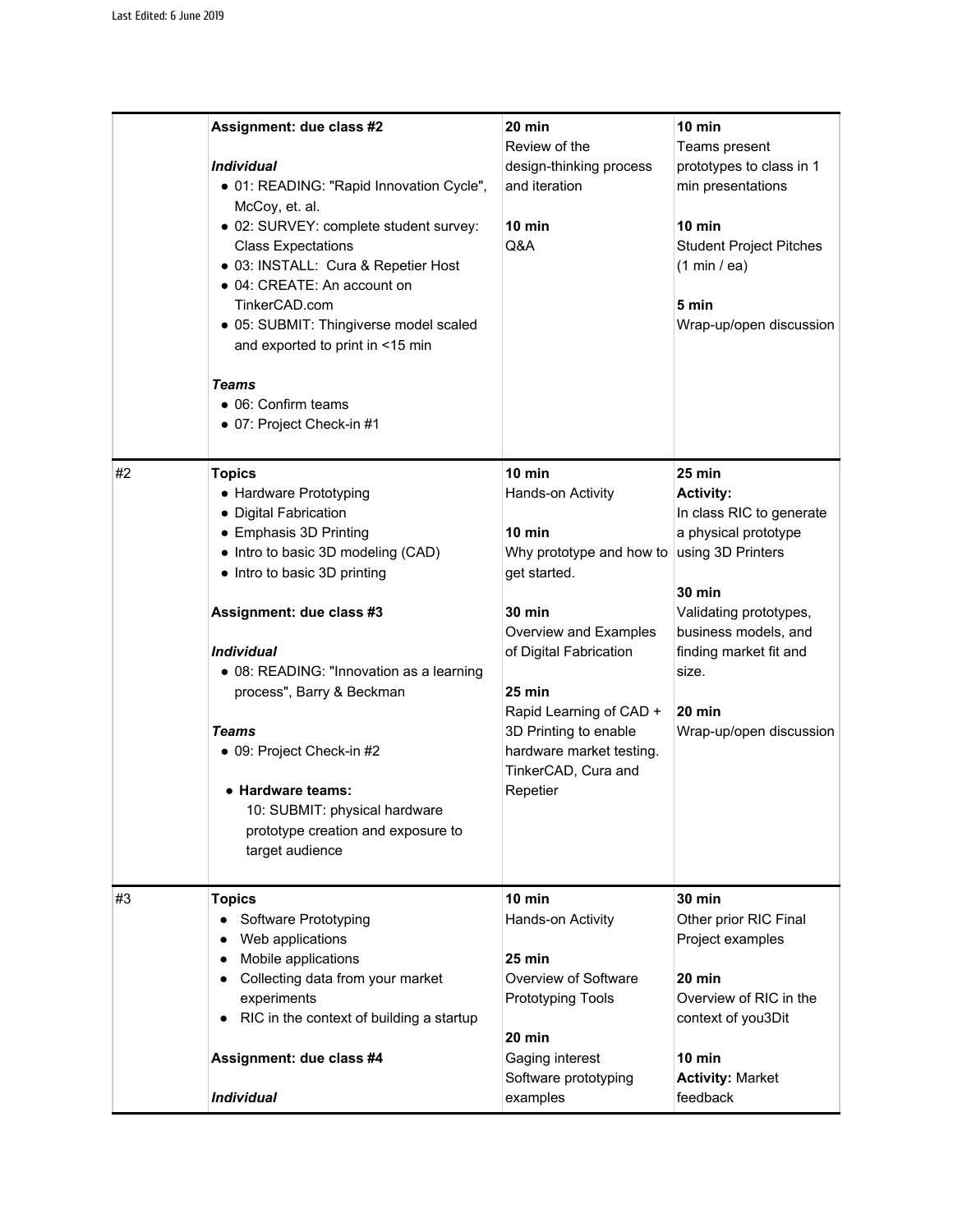|    | • 11: Install PoP app on your smartphone<br>Teams<br>• All teams:<br>• 12: SUBMIT: Basic company website<br>• 13: Project Check-in #3<br>• Software teams:<br>14: SUBMIT: PoP App / PowerPoint<br>Software Prototype and exposure to<br>target audience                                                                                                                                                                                                                               | 25 min<br>Activity: quick paper<br>prototype of mobile or<br>webapp                                                                            | $15 \text{ min}$<br>Wrap-up/open discussion<br><b>Class Representative</b><br>Audit / Survey                                                                                               |
|----|---------------------------------------------------------------------------------------------------------------------------------------------------------------------------------------------------------------------------------------------------------------------------------------------------------------------------------------------------------------------------------------------------------------------------------------------------------------------------------------|------------------------------------------------------------------------------------------------------------------------------------------------|--------------------------------------------------------------------------------------------------------------------------------------------------------------------------------------------|
| #4 | <b>Topics</b><br>• Introduction to Outsourcing,<br>Crowdsourcing and Crowdfunding<br>• Fabricate a prototype for testing<br>• The 4D Prototype<br>• A/B Testing<br>Assignment: due class #5 (DemoDay)<br>• 15: TEAMS: Prepare DemoDay Posters /<br>Content (Group / Individual)<br>· DemoDay Prep: Prepare posters, demos,<br>pitches, etc. to impress the judges at<br>DemoDay & walk away accomplished<br>knowing you can build any software or<br>hardware prototype going forward | $10$ min<br>Hands-on Activity<br>$20$ min<br>Outsourcing,<br>Crowdsourcing and<br>Crowdfunding<br>30 min<br>Kickstarter Example:<br>RaverRings | $25$ min<br>Storyboard a viral video<br>25 min<br>Draft a pitch for your<br>project in prep for<br>DemoDay<br>25 min<br>Wrap-up / open<br>discussion / work with<br>teams on final project |
| #5 | <b>Topics</b><br>• Innovating in a Corporate Environment<br>• DemoDay 2019<br>Assignment: due day after DemoDay<br>• 16: TEAMS: Submit 2-3 minute video of<br>your DemoDay Poster Session<br>• 17: TEAMS: Submit all files related to your Poster Setup, DemoDay<br>final projects to Bcourses<br>• 18: SURVEY: MANDATORY Haas (TIES)<br><b>TEACHING EVALUATION</b>                                                                                                                   | 20 min<br>Hands-on Activity<br>20 min<br>RIC as used in industry<br>20 min<br>will start at first break                                        | <b>55 min</b><br>DemoDay<br>$10$ min<br>Demo Day Wrap                                                                                                                                      |

# **Assignments, Due Dates and Make-ups**

No makeup assignments. No late submissions. All assignment due dates are found on Bcourses. Use bCourses as your single source of truth. We drop one assignment / submission in every category: Class Participation, Non-check-in Assignments and a Check-in. If we offer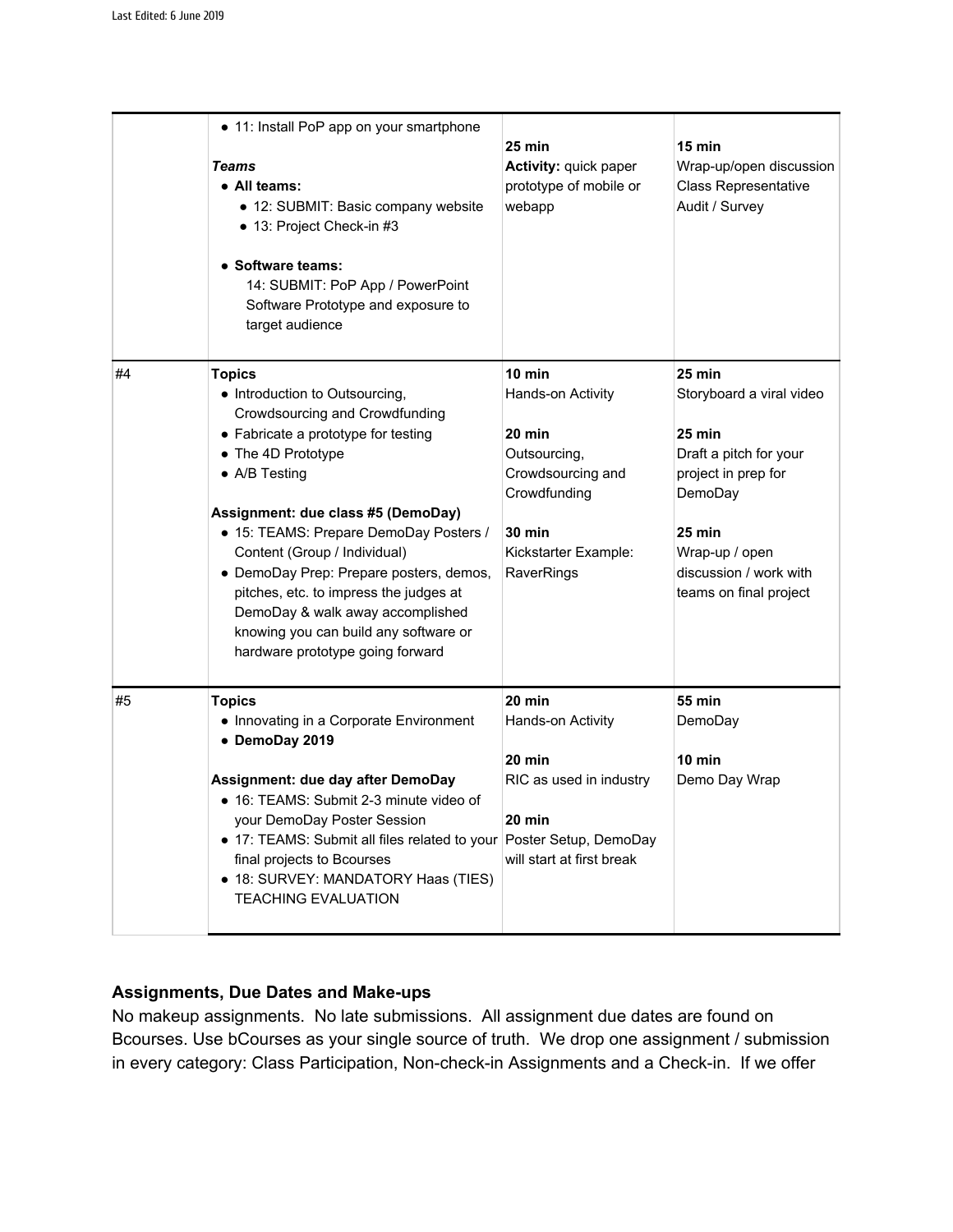the opportunity to submit an assignment "late", this is at the sole discretion of the teaching team and is typically a 24 hour grace period and only 80% of points can be earned.

#### **Optional Readings and Media**

The most up-to-date links and other media will be found on bCourses. While not required, these references are important readings if you want to increase your success in entrepreneurship or intrapreneurship:

| #              | <b>Title</b>                                                                                                                         | <b>Authors</b>                                    | <b>Date</b> | <b>Format</b> | <b>Topic</b>     | <b>Reference Comment</b>                                                                                                                                                            |
|----------------|--------------------------------------------------------------------------------------------------------------------------------------|---------------------------------------------------|-------------|---------------|------------------|-------------------------------------------------------------------------------------------------------------------------------------------------------------------------------------|
| 1              | The Rapid<br>Innovation Cycle -<br>An innovation and<br>market testing<br>process for new<br>products and<br>services<br>development | McCoy,<br>C.D.,<br>Chagpar, Z.,<br>Tasic, I       | 2012        | Article       | Entrepreneurship | Market experimentation<br>process which is the<br>foundation for Hands-on<br>Rapid Prototyping                                                                                      |
| $\overline{2}$ | The 4-hour Work<br>Week                                                                                                              | <b>Tim Ferriss</b>                                | 2007        | <b>Book</b>   | Entrepreneurship | Rethink what it means<br>to be "Rich". The "New<br>Rich" value time and<br>experiencesnot<br>money.                                                                                 |
| 3              | Innovation as a<br>Learning Process:<br><b>Embedding Design</b><br>Thinking, 2007                                                    | Sara L.<br><b>Beckman</b><br>and Michael<br>Barry | 2007        | Article       | Innovation       | Pioneer of Innovation as<br>a Learning Process.<br>Most of all the<br>frameworks discussing<br>innovation involve some<br>aspect of the<br>frameworks presented<br>in this article. |
| 4              | The Lean Startup                                                                                                                     | <b>Eric Ries</b>                                  | 2011        | <b>Book</b>   | Entrepreneurship | Build, test, learn. It's<br>that simple; which is<br>what makes it so<br>powerful.                                                                                                  |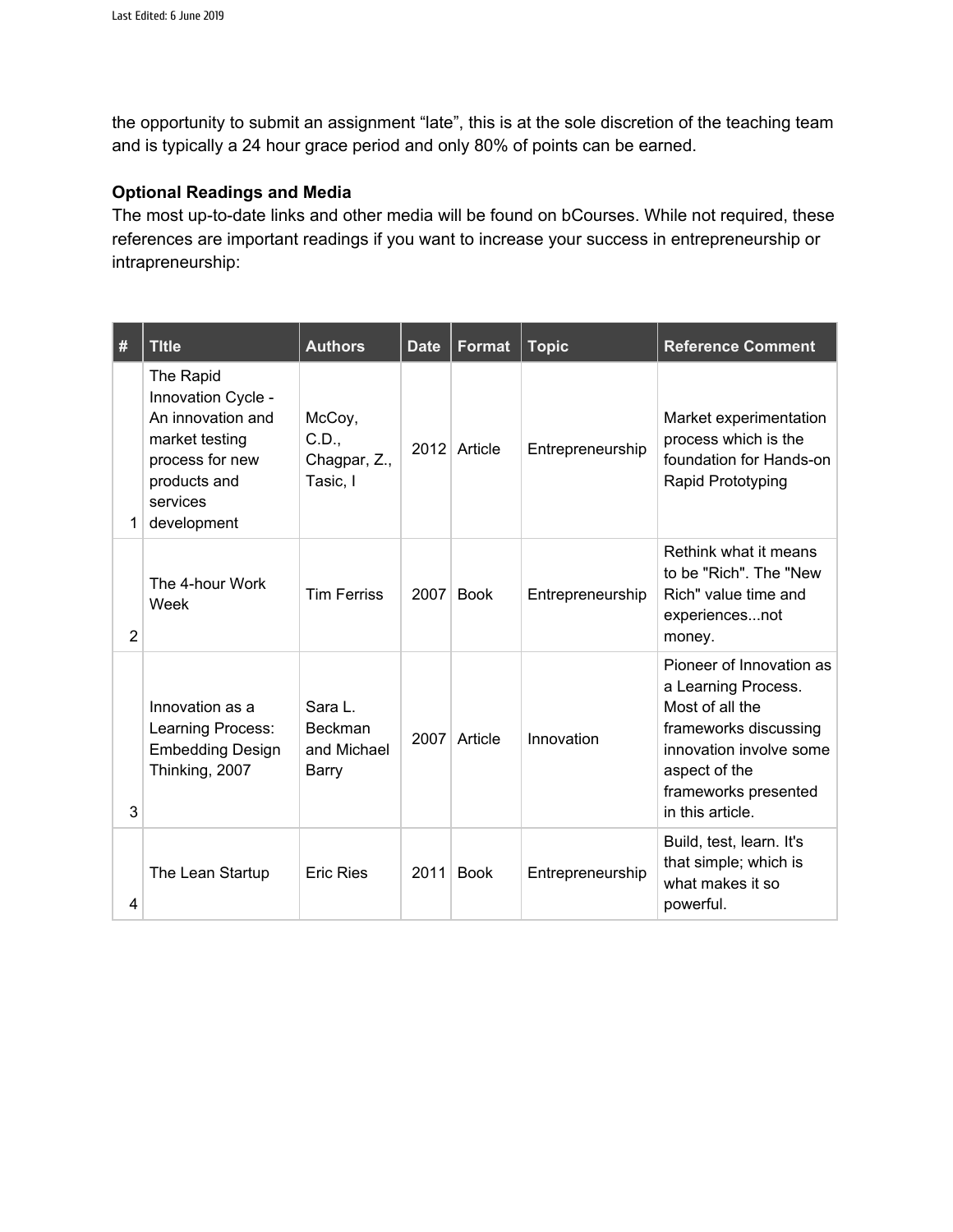| 5              | Design a Better<br><b>Business</b>                                                                    | Patrick van<br>der Pijl,<br>Justin Lokitz,<br>and Lisa Kay<br>Solomon<br>Designed by<br>Erik van der<br>Pluijm &<br>Maarten van<br>Lieshout |      | $2016$ Book  | Innovation       | These people know how<br>to innovate around<br>business models and<br>kickstart new products /<br>services.                                                                              |
|----------------|-------------------------------------------------------------------------------------------------------|---------------------------------------------------------------------------------------------------------------------------------------------|------|--------------|------------------|------------------------------------------------------------------------------------------------------------------------------------------------------------------------------------------|
| 6              | The Startup Owner's<br>Manual                                                                         | <b>Steve Blank</b><br>and Bob<br>Dorf                                                                                                       | 2012 | <b>Book</b>  | Entrepreneurship | A reference manual for<br>how to build your<br>startup                                                                                                                                   |
| $\overline{7}$ | How to Start a<br>Startup                                                                             | Altman, Sam                                                                                                                                 |      | $2014$ Video | Entrepreneurship | Words of wisdom from<br>those who have been in<br>the startup trenches.<br>Video Series by Sam<br>Altman + Guest<br>Speakers                                                             |
| 8              | Shoe Dog: A Memoir<br>by the Creator of<br><b>Nike</b>                                                | Phil Knight                                                                                                                                 |      | 2016 Book    | Entrepreneurship | The amazing story of<br>Phil Knight and how he<br>built the Nike empire.                                                                                                                 |
| 9              | Measure What<br><b>Matters</b>                                                                        | John Doerr                                                                                                                                  | 2017 | <b>Book</b>  | Management       | Powerful story on<br>Objectives and Key<br>Results aka, OKRs. The<br>tool Google used and<br>continues to use to<br>manage extraordinary<br>business progress                            |
| 10             | The E-Myth<br>Revisited: Why Most<br><b>Small Businesses</b><br>Don't work and What<br>to Do About It | Michael<br>Gerber                                                                                                                           |      | 1986 Book    | Entrepreneurship | Dated examples, but<br>process and structural<br>framework of a<br>"franchise prototype" is<br>helpful to get some<br>entrepreneurs "unstuck"<br>from being the "eternal<br>technician". |

For more recommended reading and other tools, check out this link: <http://bit.ly/rapid-prototyping-tools>

## **EVALUATION**

Class participation will be evaluated individually while projects will be evaluated ash a team. Attendance, participation, contributions and punctual submission of assignments are among the basic evaluation criteria. Most importantly, teams will be evaluated based on their ability to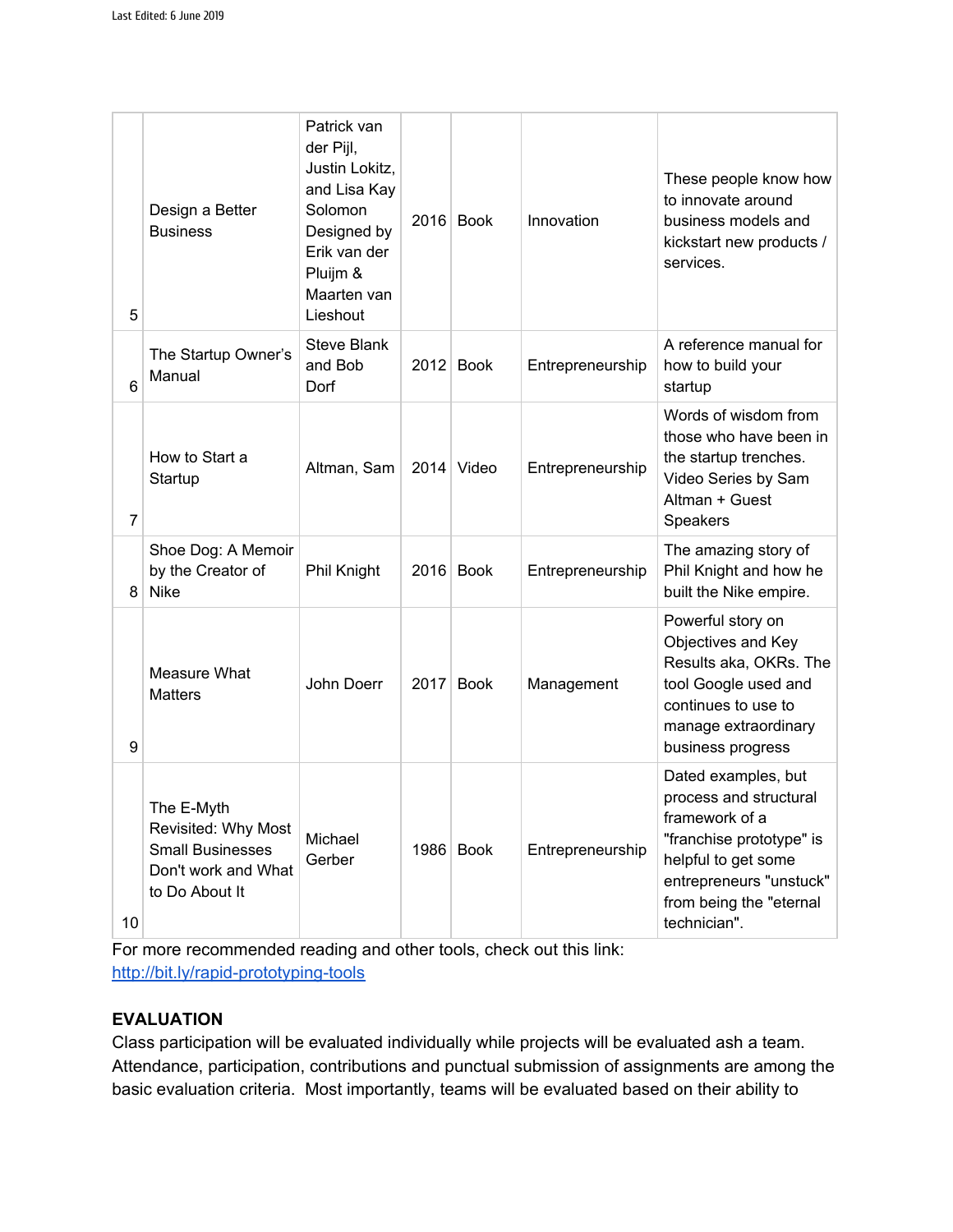grasp the materials taught both in class and learned in outside activities (readings, experiments, etc.), their demonstrated ability in using the tools presented and finally, their ability to apply the fundamental concepts of the Rapid Innovation Cycle process. "The journey is more important than the destination".

#### **Breakdown:**

| Class Participation (Emphasis on contribution / insight value) | <b>20%</b> |
|----------------------------------------------------------------|------------|
| Non-Check-in Assignments                                       | 20%        |
| In Class Hands-on Activities                                   | 10%        |
| Final Project & Check-ins*                                     | 50%        |

*\* judged by both teaching team and industry professionals on the ability to execute on the Rapid Innovation Cycle process & leverage the tools taught in class.*

## **Details on Evaluation:**

The final grading breakdown, rubrics and all other scoring is at the sole discretion of the teaching team. Although the teaching team will strive to follow this syllabus and Bcourses plan, the final grading structure, format and learner evaluations can change at anytime in an effort to create fair and optimal learning outcomes that map to real-world entrepreneurial experiences.

**Class Participation** - is what it sounds like. You need to be present to participate. Asking good questions and offering opinions are part of what makes a healthy classroom dynamic. If you can positively answer, "yes" to the question, "will my comment or question add value to the course or the learning experience of others?" then these are the types of comments / questions we're looking for.

**Absences** - You will be penalized for unexcused absences and late arrivals. We have such little time together, there is no doubt that our learning goals for you will be impacted if you miss any class or portion thereof. If you are in doubt about any absence or late arrival, email a written letter, signed by an authority and saved as PDF to formally document the absence so the teaching team can fairly process amongst your peers who attend all the sessions.

**Non-Check-in Assignments** - These are all group or individual assignments which are not a check in as described below.

**In-class Hands-on Activities** - You need to arrive on time in order to participate in these activities. They last for approximately 15 minutes only and you will be evaluated on your successful participation in the activity, not necessarily the outcome (i.e. your paper airplane does not fly more than a foot). These exercises are to stress various skills and mindsets found commonly in entrepreneurs (problem solving, constraints, pressure, discomfort, etc.).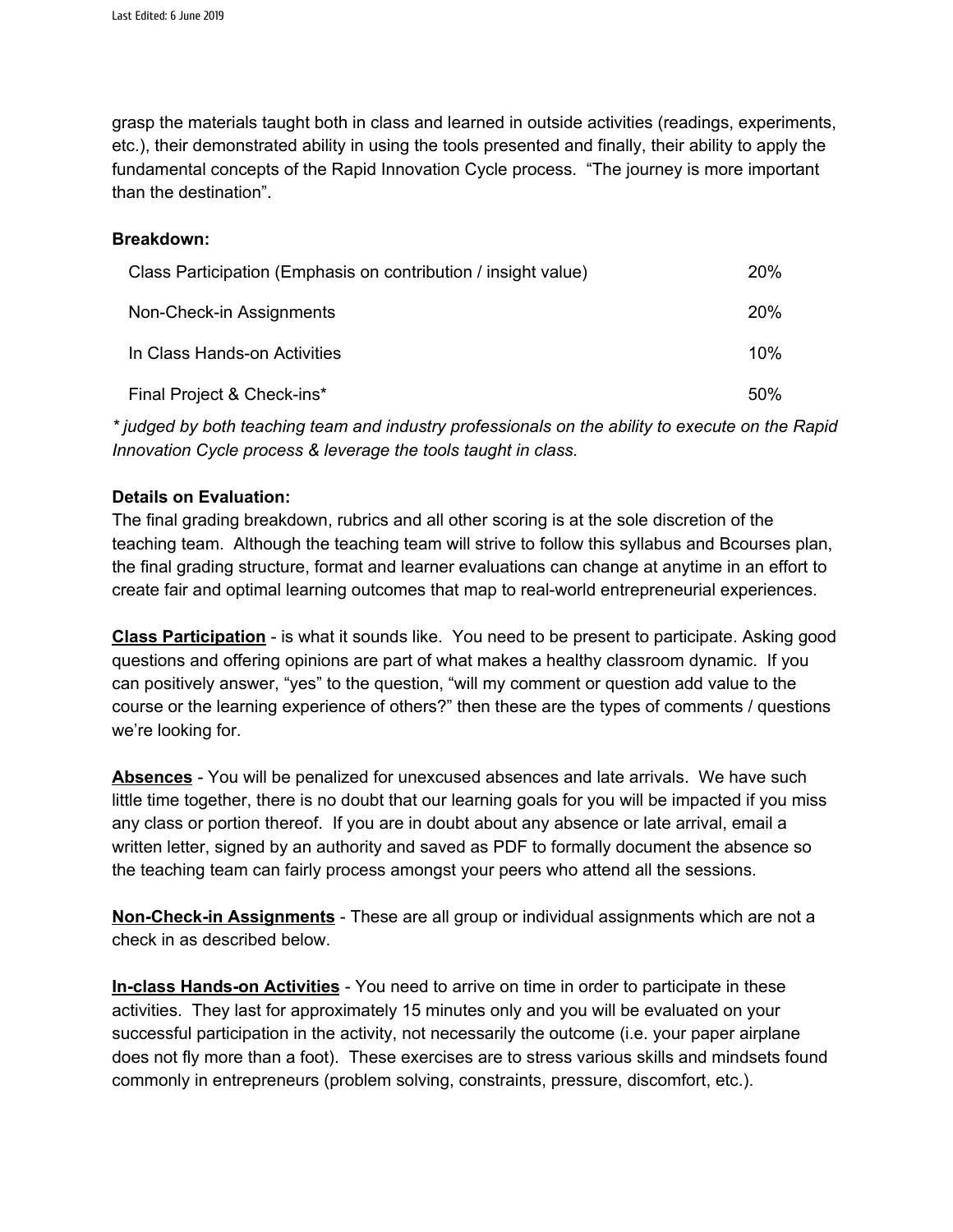Contribute with an open mind, a concentrated effort and a positive attitude and you'll do fine in these activities.

**Final Project & Check-ins** - Projects are submitted and presented in groups. Groups can form a team or can be comprised of individuals executing their own projects + RIC cycles but working together to tackle group assignments & other team-oriented class activities. Project Check-ins are submitted weekly in order to give the teaching team a clear understanding of where you and your team are at with your projects and to course correct.

#### **FINAL PROJECT**

The final projects are a product your team's adherence to the Rapid Innovation Cycle process. If you and your team follow this process, you should have a product or service that has market feedback (although possibly quite limited) and you'll have a story to tell. Again, not all experimental data is great and sometimes knowing NOT to invest time, effort and money into an idea is equally if not more important than diving into a huge project with no market interest (recall Steve Blank´s common example, "WebVan.")

Judges from both industry and academia will evaluate on the following metrics:

- 1. Use of the four Rapid Innovation Cycle (RIC) phases
- 2. Value of the project as determined by your customer / client / stakeholder feedback (proposed product or service solves a real problem or relieves a real pain)
- 3. Generation of a product and / or service prototypes
- 4. Data received and insights generated on the product / service from the iterative RIC process
- 5. The significance of the measured data & the key business decisions made from this data
- 6. The pitch / student presentation.
- 7. Overall uniqueness, novelty of the project

Your group's performance on the Project Check-ins is indicative of how judges will evaluate your project. It is highly recommended to address the feedback and commentary provided on your check ins.

#### **STRUCTURE**

Use of technology is permitted so long as it is focused and / or related to the course / topics / lecturers / content / etc. We understand tablet PCs, smartphones and other gadgets can be enabling. We'll permit the use of these devices until we reach a point where we believe the use is distracting to the teaching team or the surrounding students.

Every class will have a "hands-on" component – be prepared to break out of your shell, try something new and work in partners / teams.